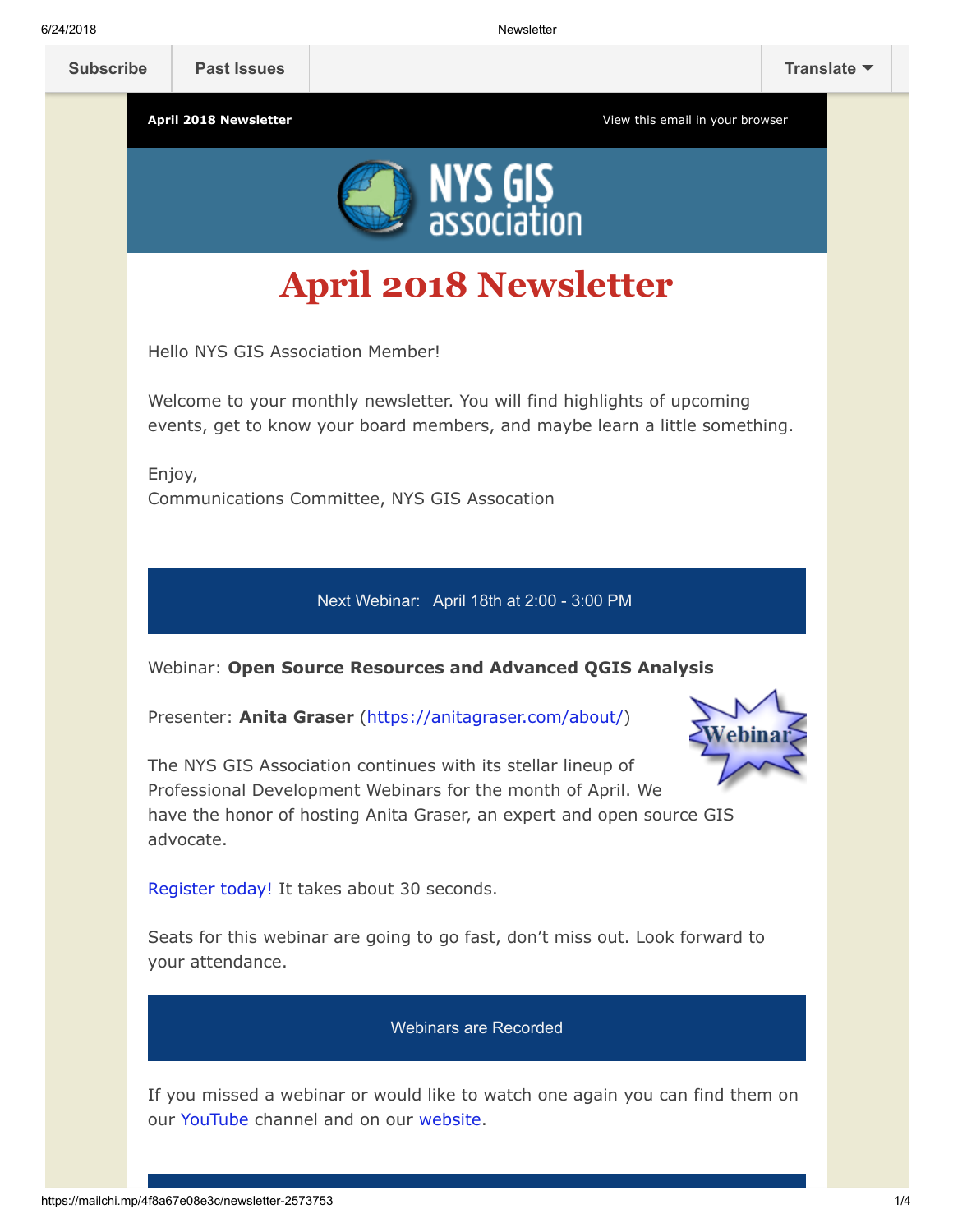

The interview:

1. What made you interested in taking up GIS/geospatial technology as a career and how did you end up in the field of GIS? What is your educational background?

*My background is in biology with an emphasis in ecology and conservation. I was always interested in computer science, although I never took formal IT classes with the exception of a required undergraduate course, which involved coding in Pascal. So in this regard, I am mostly self-taught. When ArcGIS was first launched, I realized the immense potential of geospatial technology for my field, as I was mainly a landscape ecologist, working as a conservation consultant. I eagerly took professional development classes in GIS back in Europe, worked a lot on my own on various GIS platforms, and eventually I got a graduate certificate in GIS from Montclair State University in New Jersey.*

2. Can you explain your job and what you do there?

*Since 2016, I have been working as a GIS specialist at the New York City Department of Environmental Protection. I am currently part of the Data Management and Maintenance team of the Bureau of Water and Sewer Operations.*

- 3. How did you get involved in the NYSGISA board? How long have you been a part of the committee? *I have been a member of the NYSGISA board for the past few months. I sent my candidacy in when there was a call, and when a position became available, I was contacted by the chair and asked if I was interested in getting involved.*
- 4. What's the most interesting project that you have worked on and why?

*The most interesting project I have been working on is currently underway. It involves finding a small mammal species that was last spotted decades ago in the Transylvanian Plateau of Romania. In theory,*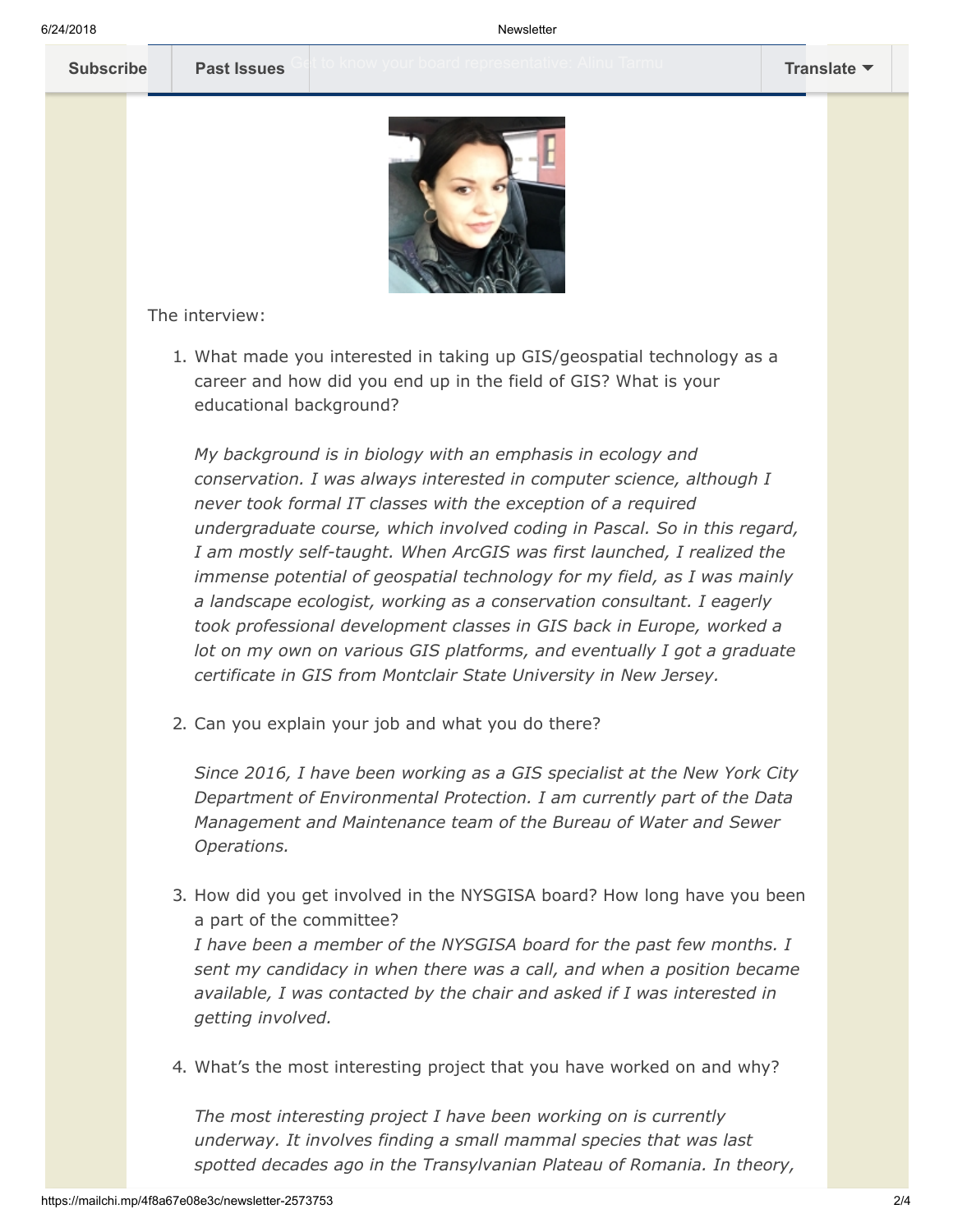*currently documented by IUCN as likely to live there. However, nobody found it ever since. So I have been doing habitat suitability studies, trying to find the hotspots where the vanished species is most likely to be found.*

*[there is no rea](https://us9.campaign-archive.com/home/?u=79136ebe8b18b11ee073cc61c&id=787fea6e72)son for that species not to thrive there. It is even*

5. What is your favorite memory from NYGeoCon or the GeoSpatial Summit

*Unfortunately, I have not attended any of the mentioned events. However, I have attended the Society of Conservation GIS 2017 Conference as the NY/NJ Domestic Chapter leader. It was a great opportunity to meet dedicated professionals driven by a passion for this particular field, from all over the world.*

6. What do you like most about mapping?

*I always loved maps. Mapping combines technical knowledge with design skills. It is an art as much as It is a science.*

7. If you could visit any one place in the world, where would it be and why?

*I am attracted to rare ecosystems and unusual landscapes. It is a tough choice. Any place rich in history, both natural and cultural, as different as possible from my own heritage. If I have to choose one, I would say the Hokkaido Island of Japan.*

8. Do you have any specific advice or philosophies from working in the GIS world?

*Never stop learning. Study something every day. Coding is easier than you think, and it is a very useful skill – give it a try, you might get hooked (I know I did). Network, network, network. Specialize in a field as highly as you can, but don't forget to be a human. Work on personal projects, create a portfolio and put in on a dedicated website or web page. Don't underestimate social media– constantly work on your brand and market it. And, finally: if you are passionate about your work, there will come a point in your career when you will want to share your expertise and contribute to improving things, so start cultivating your leadership skills as early as possible – they will come in handy in more ways than you think.*

## Members in the News